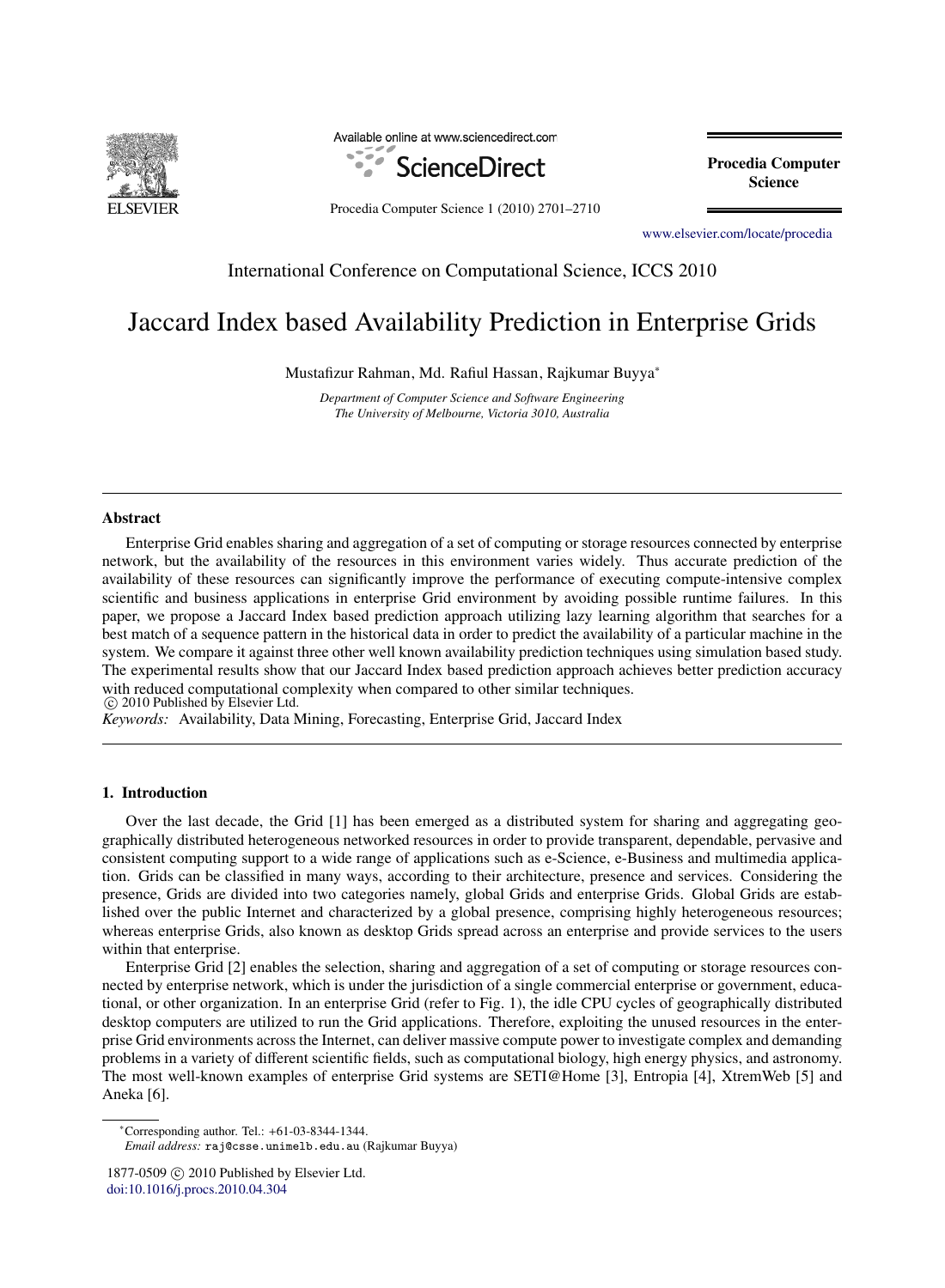

Figure 1: Enterprise Grid Architecture.

## *1.1. Motivation*

Enterprise Grid systems provide some attractive benefits, such as simplicity, access flexibility, ease of deployment and ability to utilize non-dedicated resources. However, one of the significant challenges of such Grid systems is that resources are volatile in nature. The owner of each resource typically exercises ultimate control over the process running on it, its connectivity to the network, and its reboot cycle. As the resources are non-dedicated as well as owned and managed by individuals, the availability of resources in the system changes frequently. This limitation leads to task failure due to the unavailability of the resource; resulting performance degradation of the applications as well as the task schedulers in the system. Therefore, if it is possible to predict the availability of the enterprise wide resources with reasonable accuracy, the application scheduler can plan the mapping of tasks to these resources proactively considering their future availability in order to avoid possible task failures.

Thus, predicting the duration that a machine will run until it restarts (availability duration) is useful to enable effective resource allocation and application scheduling in enterprise Grid systems. In this paper, we examine the problem of predicting machine availability in desktop or enterprise Grid systems and describe a methodology for predicting the availability of enterprise wide resources based on the monitoring data collected from different enterprise computing environments. With the implementation of our proposed methodology, robust prediction accuracy can be achieved even in the highly volatile environment, leading to increased scheduling efficiency.

## *1.2. Problem definition*

The machine availability prediction specifies how long a machine is likely to be available or whether it will be available during a particular period of time. Our goal with this work is to develop a method that can dynamically predict machine availability for the next lookahead period with high prediction accuracy by minimizing incorrect predictions.

Let's consider an enterprise Grid consists of *n* number of machines. The prediction error, *ei* for machine i can be represented as:

 $e_i$  = Number of incorrect predictions for machine i

If  $e_i$  is minimized for every machine, the overall prediction accuracy for the system will be increased consequently. Therefore, the problem of maximizing the availability prediction accuracy of an enterprise Grid system can be formulated as follows:

Minimize Error, 
$$
E = \sum_{1 \le i \le n} e_i
$$

In order to achieve this goal, we propose Jaccard Index based prediction approach utilizing lazy learning algorithm that dynamically searches for a best match of a sequence pattern in the historical or training data in order to predict the availability of a particular machine in the system.

#### *1.3. Contribution*

The main contributions of this work include: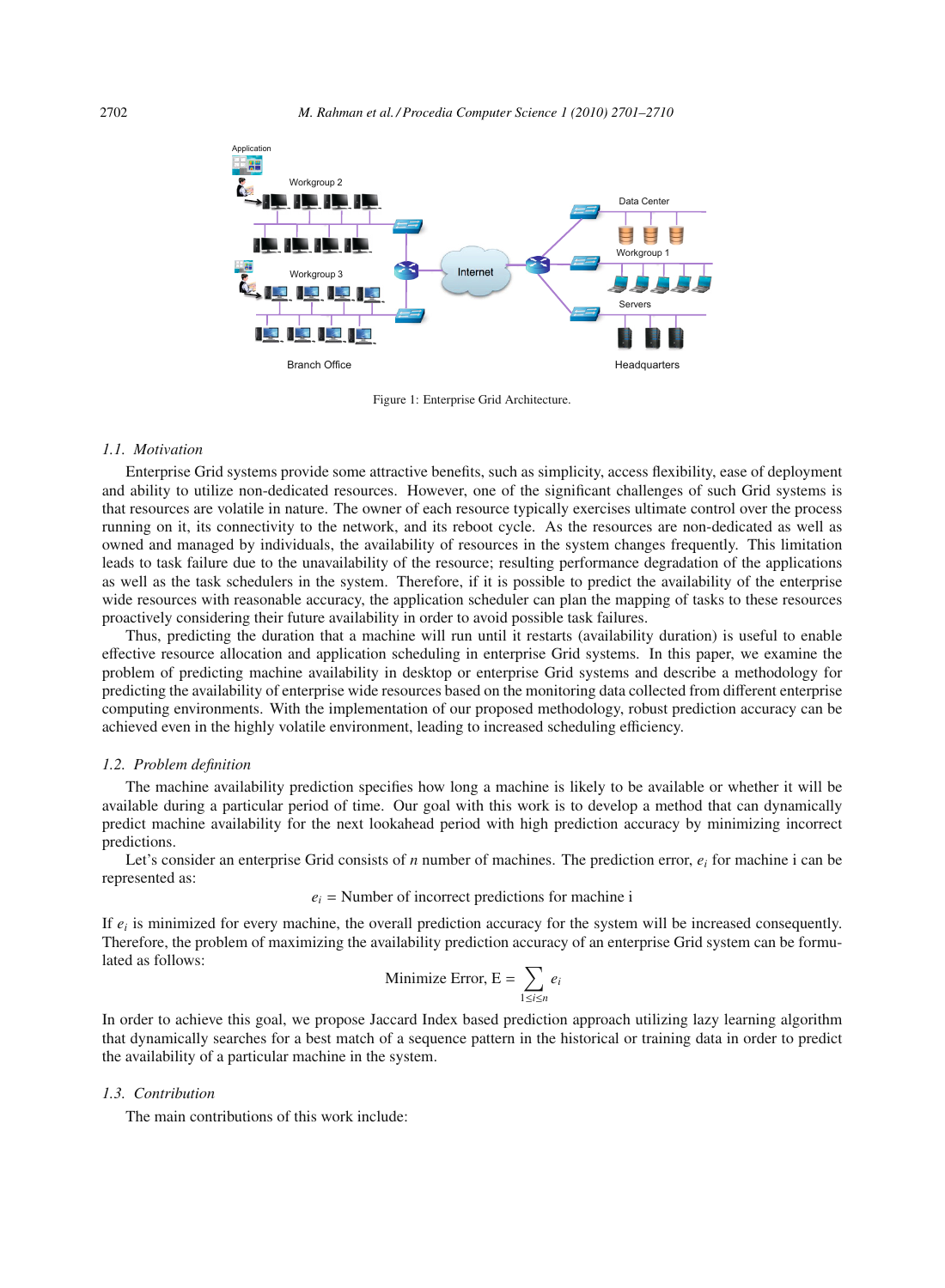- preprocessing of trace data collected from two enterprise Grid computing environments.
- proposing Jaccard Index based novel resource availability prediction technique for enterprise or desktop Grid systems.
- conducting an extensive simulation based study to prove the effectiveness of the proposed approach using realworld traces.
- comparison of the proposed approach against three other well known availability prediction techniques.

## *1.4. Organization*

The remaining of the paper is organized as follows. In the next section, existing availability prediction models and techniques, applied to enterprise Grid systems are described in brief. Section 3 presents the proposed Jaccard Index based prediction methodology along with examples. Section 4 provides the datasets and parameters used in the experiments as well as the experimental setups. Simulation results with respect to comparison of proposed approach against other prediction techniques are discussed in Section 5. Finally, we conclude the paper with the direction for future work in Section 6.

## 2. Related Work

The main focus of this section is to compare the novelty of the proposed resource availability prediction technique with respect to existing approaches. We classify the related research in two main areas:

## *2.1. Availability Trace*

Several research work in the field of distributed systems describe or analyze traces obtained by logging availability of enterprise Grid resources or individual workstations over time.

A trace containing more than 51,000 machines at Microsoft has been analyzed by Bolosky et al. [7]. This analysis presents the uptime distribution and available machine count over time as well as the correlations among machine uptime and CPU load over the period of a week and lifetime.

Rood et al. [8] analyze the data in a four month Condor [9] resource pool trace at the University of Notre Dame in early 2007. Whereas, Ryu et al. [10] utilize a Condor trace to describe the Fine Grained Cycle Sharing System.

Bhagwan et al. [11] study about 2400 hosts in the Overnet Peer-to-Peer file-sharing system over a period of 7 days. The authors use a prober to periodically probe the hosts in order to determine whether they are available (if responds to the probe) in the system or not at that particular time. Similarly, Chun et al. [12] examine PlanetLab all pairs ping data, consisting of pings sent every 15 minutes between all pairs of 200-400 PlanetLab nodes from January 2004 to June 2005, and report resource availability distribution and mean time to failure.

In this paper, we utilize two empirically gathered availability traces in order to test the performance of our prediction technique. The first trace has been taken from 51,662 PCs in the Microsoft corporate network, and the second captured the behavior of 321 nodes in the PlanetLab distributed testbed. Microsoft data spanned the five weeks period from July 6 to August 9, 1999, whereas PlanetLab data spanned the five weeks period from July 1 to August 4, 2004.

## *2.2. Prediction model*

Ren et al. [13] leverage host CPU utilization and resource contention traces to develop a model for resource availability prediction. The model utilize state transition based prediction and produce a Markov chain using the previous days of a resource's history.

In order to predict successful job execution, Pietrobon and Orlando [14] use a regression based analysis of past/historical record of job executions. Whereas, Nurmi et al. [15] propose an approach to model machine availability based on four statistical distributions: Exponential, Pareto, Weibull and Hyper-exponential as well as evaluate them using goodness-of-fit tests.

On the other hand, we propose Jaccard Index based prediction approach utilizing lazy learning algorithm that searches for a best match of a sequence pattern in the historical or training data in order to predict the availability of a particular machine in the system.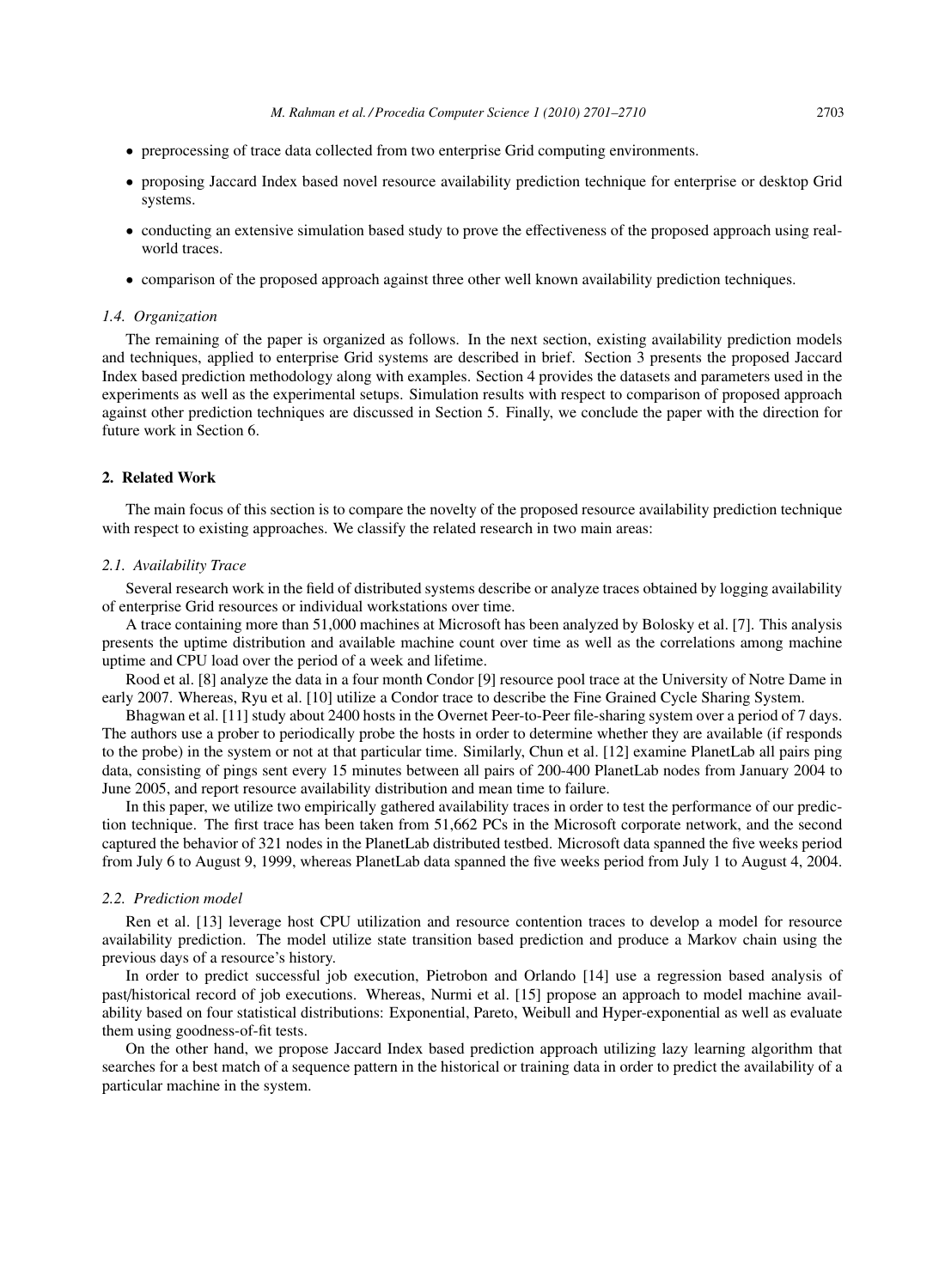

Figure 2: The region of *Union* and *Intersection* between two sets *A* and *B*.

## 3. Proposed Methodology for Availability Prediction

In this section, we present our methodology for availability prediction. After analyzing enterprise Grid trace data, we find that the availability trend in such environment is random in nature and changes continuously; making it very difficult to identify the underlying distribution of the system. Lazy learning techniques do not require to build a prior model and do not need to identify the underlying data distribution. Further, lazy learning algorithm is adaptive in nature and it can dynamically update the training or historical data to generate a prediction. Thus, lazy learning technique is suitable for predicting the availability of computing machines in enterprise Grid environment and we propose Jaccard Index based availability prediction approach utilizing lazy learning algorithm. In the next subsections, first we give a brief description of the concept behind Jaccard Index. Then we discuss about how Jaccard Index has been utilized in our technique to perform availability prediction using examples and algorithms.

## *3.1. Jaccard Index*

The Jaccard Index (JI), also known as the Jaccard Similarity Coefficient [16] [17], is a measurement that is used for identifying the degree of similarity and diversity of two data windows. Let us consider two data windows,  $X_i$  and  $X_i$ . The coefficient measures the degree of overlap between two windows by computing the ratio of the number of shared attributes between  $X_i$  and  $X_j$ . For simplicity, let us consider two sets A and B in place of data windows. As depicted in Fig. 2, the region of *Intersection* ( $A \cap B$ ) and *Union* ( $A \cup B$ ) between these two sets can be measured according to set theory. Thus, the Jaccard index is calculated as follows:

$$
Jaccard(A, B) = \frac{A \cap B}{A \cup B} \tag{1}
$$

To identify the similarity between two data windows, *Xi* and *Xj* the *Intersection* between these windows is obtained by calculating the cardinality of same value attributes in the windows as depicted in Eq. 2.

$$
\vec{X}_i \cap \vec{X}_j = \sum_{k=1}^n X_{k_i} \cap X_{k_j}, \qquad X_{k_i} \in \vec{X}_i \quad \text{and} \quad X_{k_j} \in \vec{X}_j
$$
 (2)

where,

 $X_{k_i} \cap X_{k_j} =$  $\left\{ \right.$  $\overline{\mathcal{L}}$ 1, if  $X_{k_i} = X_{k_j}$ ; 0, otherwise.

In standard set theory, the *Union* of the two sets is the set of all distinct elements in the sets. While calculating the Jaccard similarity measurement, the *Union* between two data windows  $\vec{X}_i$  and  $\vec{X}_j$  is obtained by using Eq. 3.

$$
\vec{X}_i \cup \vec{X}_j = \sum_{k=1}^n X_{k_i} \cup X_{k_j}, \qquad X_{k_i} \in \vec{X}_i \; ; \; X_{k_j} \in \vec{X}_j \text{ and } X_{k_i} \cup X_{k_j} = 1 \tag{3}
$$

$$
= Dimension of the data window \tag{4}
$$

Thus, the Jaccard similarity measurement or Jaccard Index, *Jaccard*( $\vec{X}_i$ ,  $\vec{X}_j$ ) between the two windows  $\vec{X}_i$  and  $\vec{X}_j$ is:

$$
Jaccard(\vec{X}_i, \vec{X}_j) = \frac{\text{cardinality of Intersection}}{\text{cardinality of Union}} \tag{5}
$$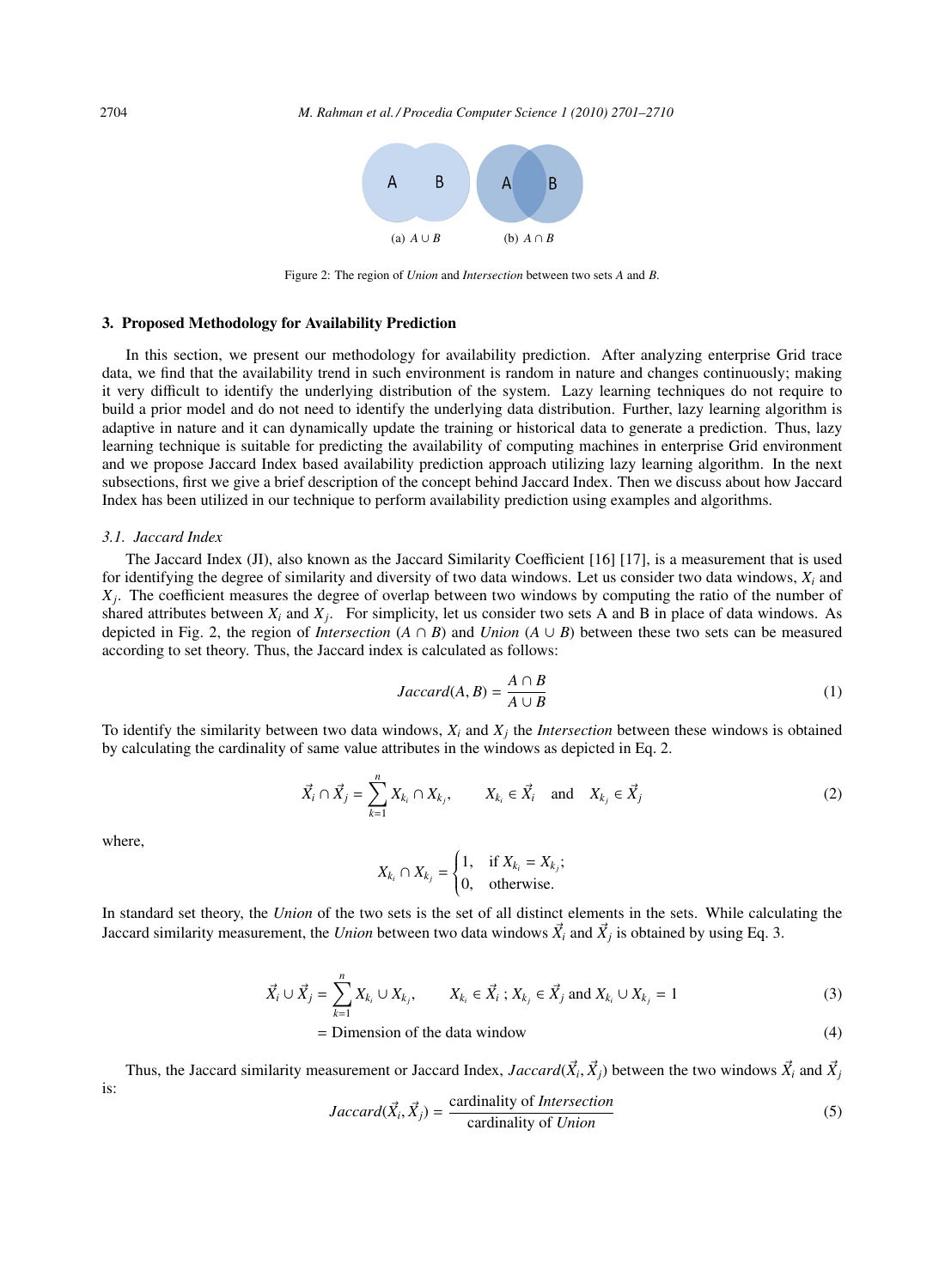

Figure 3: Example of Jaccard Index based availability prediction for enterprise Grid resources. Here, operation  $' =$  calculates the number of dissimilar data elements in the operators.

## *3.2. Jaccard Index based Prediction*

#### *3.2.1. Jaccard Index Computation*

The machine availability trace data that is used for prediction consists of a sequence of zeros and ones, where zero represents unavailability and one represents availability of a particular machine. For such a binary data the Jaccard Index (JI) is calculated as follow:

- Given a sequence of training or historical data, we compute most recent and furthest data windows (*Windowrecent*, *Window* furthest).
- Then we calculate JI for *Window furthest* with respect to *Window<sub>recent</sub>*. At this step, the window that has JI equal to 1 signifies the exact match to *Windowrecent*.
- Once JI for the first *Window<sub>furthest</sub>* is calculated, we slide the window to right by one element to get new *Window furthest* and calculate JI for the new window. This process is continued until the window reaches the second last elements of training data.
- Then the window for which the highest JI has been calculated is selected and value of the data element just after this window is considered as the predicted value for the current availability point.
- Once the next data point or availability observation that has been predicted is available, *Window<sub>recent</sub>* is shifted right by one element and prediction for the next lookahead period is determined in the same way as mentioned above.

These steps are further explained in Fig. 3. The example illustrated in this figure considers a data sample of 18 availability observations from enterprise Grid, where 9 are used as historical or training data and rest are used as test data. Initially, the sequence of training data is divided using a window size of 3 (i.e. each data window has 3 consecutive data elements). The value of each data element can be either 0 or 1. As shown in the figure pointed by *iteration 1*, the most recent window (*Window<sub>recent</sub>*) in the training data consists of the 3 elements,  $(0, 0, 1)$  and the farthest data window (*Window furthest*) consists of the 3 elements,  $\langle 1, 1, 1 \rangle$ . Since only one element between these two windows are similar, according to Eq. 5, the JI for these two data windows is: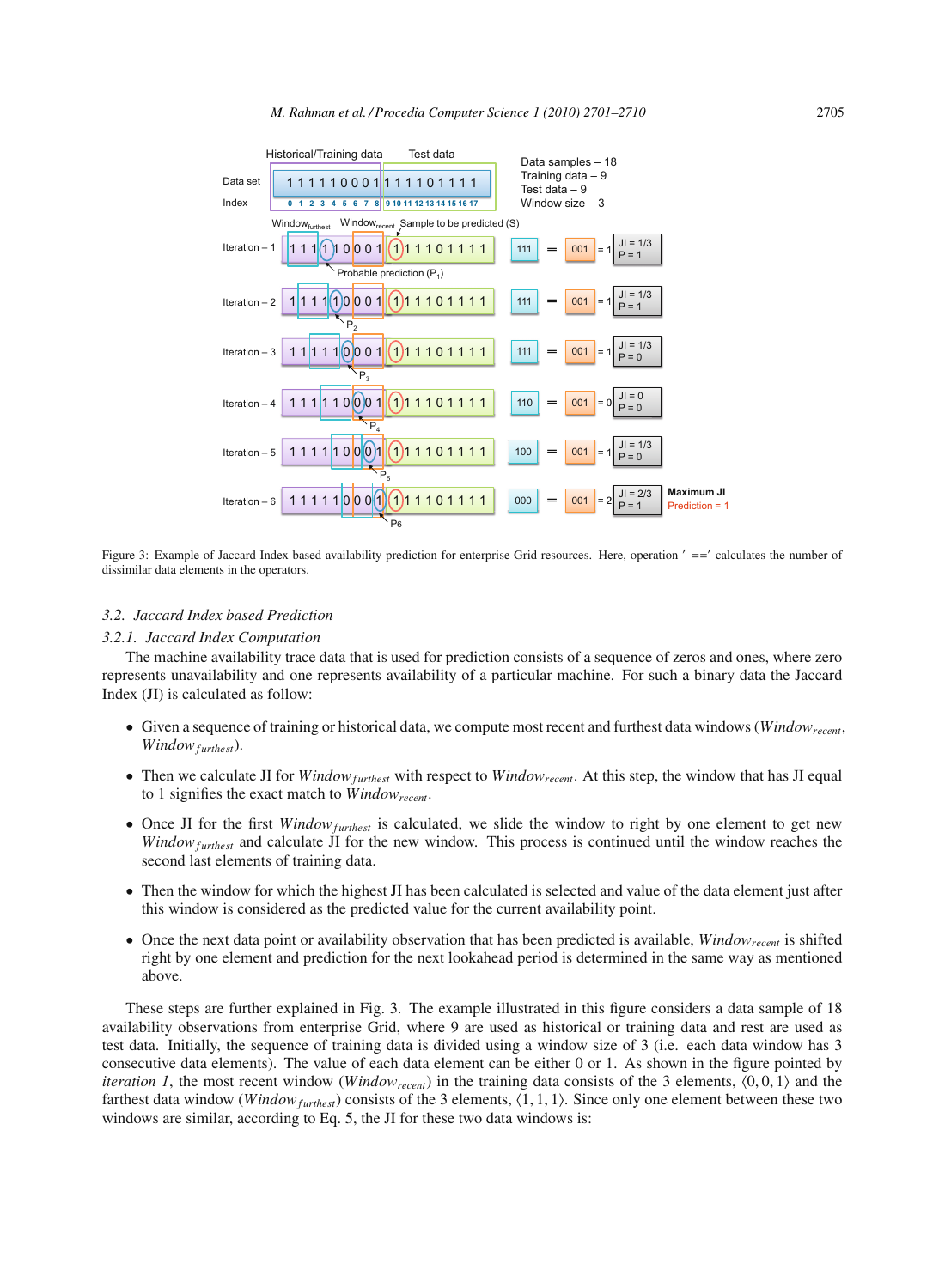$$
Jaccard(\vec{X}_i, \vec{X}_j) = \frac{1}{3}
$$

Now, the availability prediction (*P*) for this window is the value of the data element right after the window, which is 1. So if JI of this window is the highest in comparison to the subsequent prediction windows, availability prediction for the first test data element  $(S)$  will be  $P_1$  that is 1. Thus, it will be a correct prediction.

In the next iteration, *Window* furthest is shifted towards right by one element and JI for this window with respect to *Window<sub>recent</sub>* is  $P_2$ , which is also 1. In Fig. 3, the maximum JI among all the windows is  $\frac{2}{3}$  for the data window  $(0, 0, 0)$ . Therefore, the value of next element after this window from the training data,  $P_6$  is considered as the predicted value for *S* .

#### *3.2.2. Incorporating Voting*

The window size for the example shown in Fig. 3 is fixed to 3. However, if the window size is varied, the outcome for the prediction value can also be varied. Thus in order to improve the prediction accuracy, for a single prediction, we vary the window size and get a prediction value for the corresponding window size. In that case, a majority voting among the predicted values is applied to generate a single prediction value.

Let us consider 5 windows of different sizes,  $X_i$ ,  $X_j$ ,  $X_k$ ,  $X_l$  and  $X_p$  that have the same JI, *j*. The prediction value, P of  $X_i$  is 1,  $X_j$  is 0,  $X_k$  is 1,  $X_i$  is 1 and  $X_p$  is 0. Since, majority of the prediction values are 1 (3 out of 5), we consider the prediction value in regards to the most recent window *Xrecent* is 1. In Fig. 3, window size is not changed and hence no majority voting is applied to generate the prediction. Once the next data point or availability observation that has been predicted is available, the most recent window is slided towards right by one element to generate prediction for the next lookahead period. Hence, the method is an online adaptive algorithm that adapts with the newly arrived data.

#### *3.2.3. Computational Complexity*

Let us consider, the training data consists of *N* elements and window size is fixed to *W*. Then according to Algorithm 1, in order to predict availability value for a single data point, there will be *N* − *W* iterations and JI is calculated in each iteration. We compare every element of *Window<sub>recent</sub>* and *Window* furthest for calculating JI. Thus, the computational complexity of the proposed Jaccard Index based prediction technique is *<sup>O</sup>*(*NW* <sup>−</sup>*W*2) for predicting a single availability observation.

## 4. Datasets and Experiment Design

## *4.1. Dataset*

In order to determine the real-world applicability of our availability predictor, we test it on two empirically gathered availability traces. The availability behaviors of these two traces are explained in [18]. The first trace has been taken from 51,662 PCs in the Microsoft corporate network [7] and the second captured the behavior of 321 nodes in the PlanetLab distributed testbed [19]. Each machine in the Microsoft trace was pinged hourly. In the PlanetLab traces [20], machines were pinged every 15 minutes, but we sampled every fourth measurement to provide a fair comparison with the Microsoft data. The lifetimes of PlanetLab nodes were long enough that such sampling did not distort the underlying availability patterns. Microsoft data spanned the five weeks period from July 6 to August 9, 1999, whereas PlanetLab data spanned the five weeks period from July 1 to August 4, 2004.

For evaluating the predictor on Microsoft and PlanetLab data, initially we use first two weeks of the traces as historical data, which can also be considered as the train data. We evaluate the accuracy of our predictor using the remaining three weeks of the availability data. At a sample rate of once an hour, this results in 336 training samples and 504 testing or evaluation samples. During each hour in the evaluation period, the predictor makes forecast for the next lookahead interval or sample. After each prediction, the historical/training data is updated by adding this sample and deleting the least recent sample, while keeping the length fixed. Then the forecast for the next lookahead interval is performed using the updated training data. This makes the process of forecasting dynamic and improves accuracy, while minimizing runtime complexity.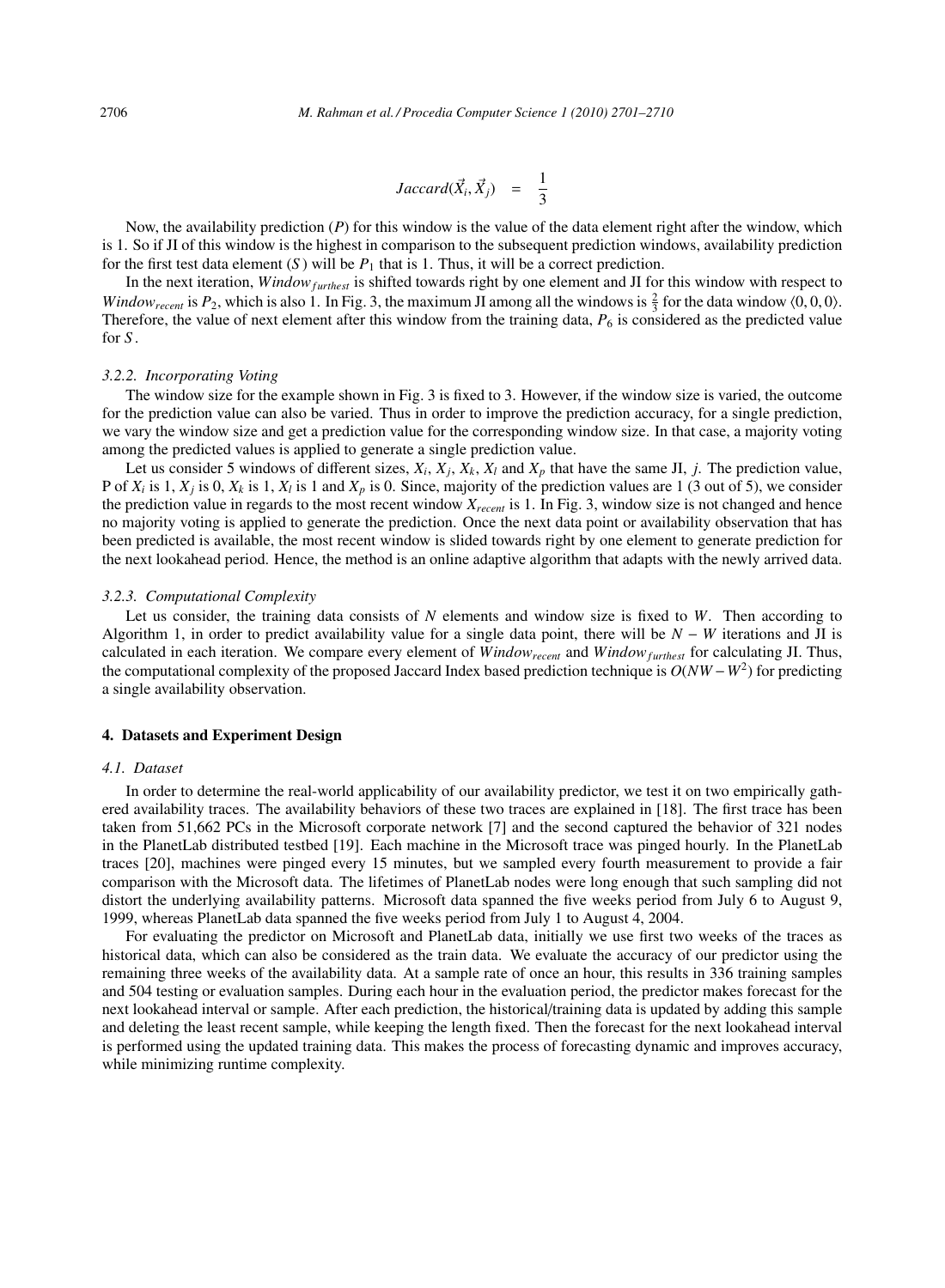Algorithm 1: Predict

```
Input: \mathcal{Y}, \omega; The set of examples: \mathcal{Y}; Window size: \omegaOutput: y: The prediction for the next event
\mathcal{D} \leftarrow Process(\mathcal{Y}, \omega);
y<sup>∗</sup> ← The last data vector in \mathcal{D};
y^{match} \leftarrow FindJaccard(\mathcal{D}, y^*);
y' \leftarrow y^{match+1}(1);Return y;
function Process (\mathcal{Y}, \omega);
N \leftarrow \text{length}(\mathcal{Y}) - \omega + 1;for i = 1 : N do
\big| \mathcal{D}(i) \leftarrow \mathcal{Y}(i : i + \omega - 1);Return \mathcal{D};
function FindJaccard(D, y);
N \leftarrow \text{length}(\mathcal{D})-1;for i = 1 : N do
 Index(i) ← JaccardIndex(\mathcal{D}(i), y);
Return max(Index);
function JaccardIndex(x, y);
numerator \leftarrow 0;
denometor \leftarrow 0;
for j = 1 : \omega do
     if x(j) = y(j) then
      \lfloor numerator \leftarrow numerator + 1;
 \left\lfloor \right. denometor \leftarrow denometor + 1;
Index \leftarrow \frac{numerator}{denometer};
Return Index;
```

| <b>Algorithm 2: Predictwith Voting</b>                                                                                        |
|-------------------------------------------------------------------------------------------------------------------------------|
| <b>Input:</b> $\mathcal{Y}, \Omega$ ; The set of examples: $\mathcal{Y}$ ; Window-size list: $\Omega$ ( $\omega \in \Omega$ ) |
| <b>Output:</b> $y_{pred}$ : The prediction for the next event                                                                 |
| $y \leftarrow \phi$ ;                                                                                                         |
| $N \leftarrow \text{length}(\Omega);$                                                                                         |
| for $i = 1 : N$ do                                                                                                            |
| $\vert y(i) \leftarrow \text{Predict}(\mathcal{Y}, \omega(i));$                                                               |
| if $count(y = 1) > count(y = 0)$ then                                                                                         |
| $\vert y_{pred} = 1;$                                                                                                         |
| else                                                                                                                          |
| $y_{pred} = 0;$                                                                                                               |
| Return $y_{pred}$ ;                                                                                                           |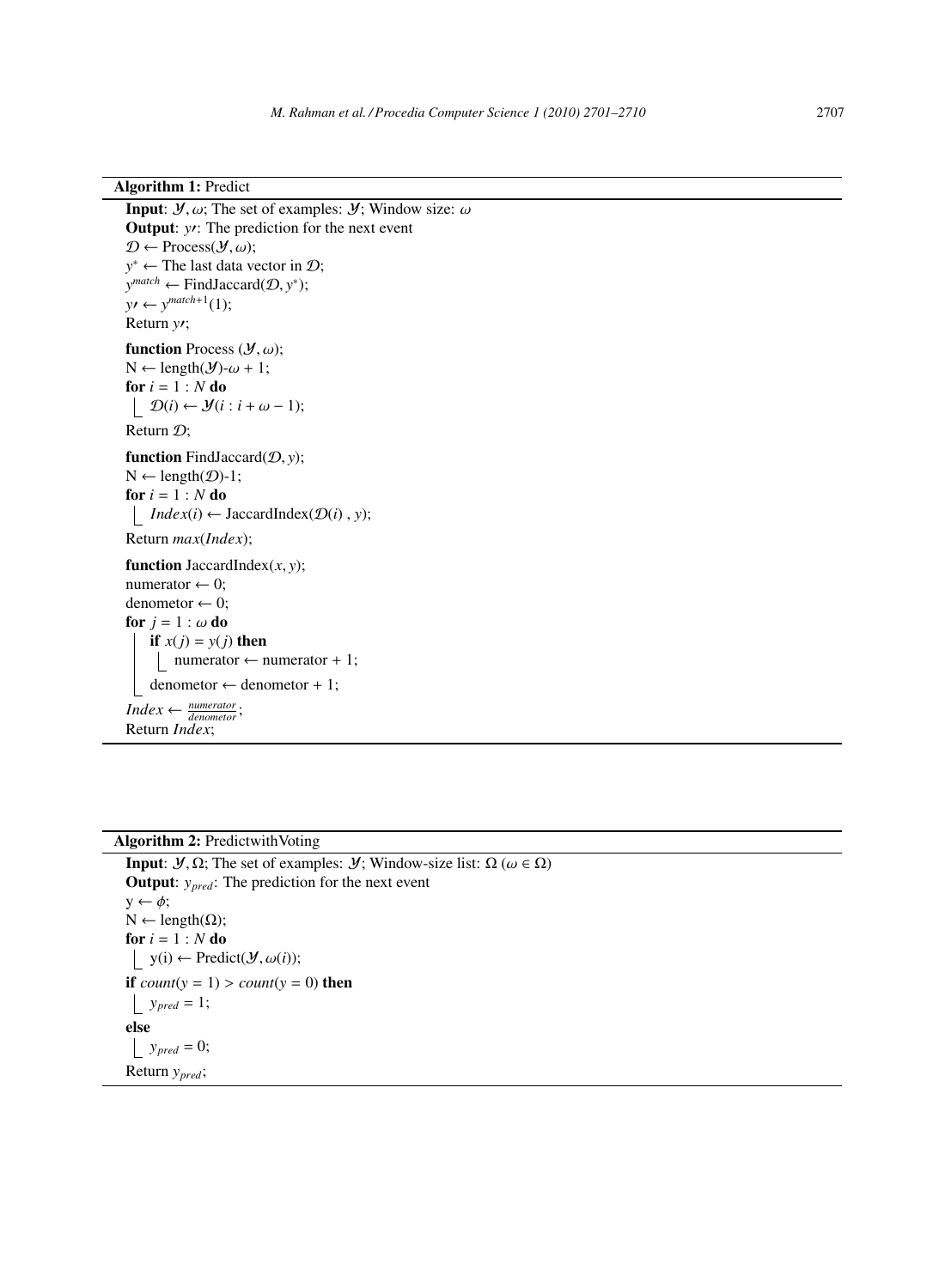## *4.2. Performance Metrics*

As a measurement of the performance of our proposed Jaccard Index based availability prediction technique, we evaluate the following performance metrics:

*ACCavg*: We measure it as the average prediction accuracy of all the machines. Thus, if an enterprise Grid consists of *n* number of machines and prediction accuracy of machine i is *Accuracyi*, then *ACCavg* can be expressed as,

$$
ACC_{avg} = \frac{\sum_{1 \le i \le n}Accuracy_i}{n}
$$

where,

$$
Accuracy_i = \frac{\text{Number of correct predictions for machine i}}{\text{Number of predictions for machine i}} \times 100\%
$$

*ACC*95: It is measured as the percentage of machines predicted with greater than 95% accuracy. If there are *n* number of machines in an enterprise Grid and  $\sum_{1 \le i \le n} Accuracy_i(95)$  is the number of machines predicted with greater than 95% accuracy, then *ACC*<sup>95</sup> can be expressed as,

$$
ACC_{95} = \frac{\sum_{1 \le i \le n}Accuracy_i(95)}{n} \times 100\%
$$

where,

$$
Accuracy_i(95) = \begin{cases} 1, & \text{if prediction accuracy for machine } i \text{ is greater than } 95\%; \\ 0, & \text{otherwise.} \end{cases}
$$

### *4.3. Experiments*

We conduct several experiments to determine the accuracy of our proposed Jaccard Index based availability prediction technique. In the first experiment, we test the performance of proposed technique for PlanetLab trace data using the above mentioned performance metrics,  $ACC_{ave}$  and  $ACC_{95}$ . In contrast, Microsoft trace data is utilized in the second experiment with regard to performance measurements.

Furthermore, we perform the same set of experiments for three other prediction techniques namely, k-nearest neighbors algorithm, Naive Bayes algorithm and Hybrid predictor. K-Nearest Neighbors algorithm (k-NN) [21] is a type of instance-based learning or lazy learning technique, where the function is only approximated locally and all computation is deferred until classification. The Naive Bayes algorithm [21] is also a lazy learning technique that is based on conditional probabilities. Naive Bayes uses Bayes' Theorem, a formula that calculates a probability by counting the frequency of values and combinations of values in the historical data.On the other hand, Hybrid predictor proposed by Mickens et.al. [18] focuses on dynamically selecting the best predictor for a given availability or uptime pattern and lookahead period by combining five sub-predictors, namely RightNow, SatCount, History, TwHistory and Linear predictor. The final output of the Hybrid predictor is selected via tournaments, where tournament counters determine the best predictor to use for a particular lookahead period. This helps to track fine-grained, per-node uptime state to estimate future availability, leveraging the most accurate estimation mechanism for each situation.

## 5. Results and Discussion

Table 1 and Table 3 present the average prediction accuracy for lazy learning based prediction approaches (Jaccard, k-NN, Naive Bayes) on PlanetLab and Microsoft data respectively. The performances of these lazy techniques against Hybrid technique with respect to the above mentioned performance metrics are summarized in Table 2 and Table 4.

From Table 1, it is evident that overall prediction accuracy of all the lazy techniques are greater than 99% for PlanetLab dataset. The reason for such a high prediction accuracy is due to the adaptive nature and non-dependence on data distribution of lazy algorithms. Lazy algorithms are adaptive since it can dynamically update the training data to generate a prediction. Further, lazy algorithms find out the similar patterns from the training dataset and generate a prediction using frequency count among the most similar patterns. Hence, lazy algorithms are not dependent on the data distribution.

As shown in Table 1, the performance of Naive Bayes is slightly worse than that of k-NN and JI based predictors. This is because, Naive Bayes generates prediction considering each of the attribute distributions in the training dataset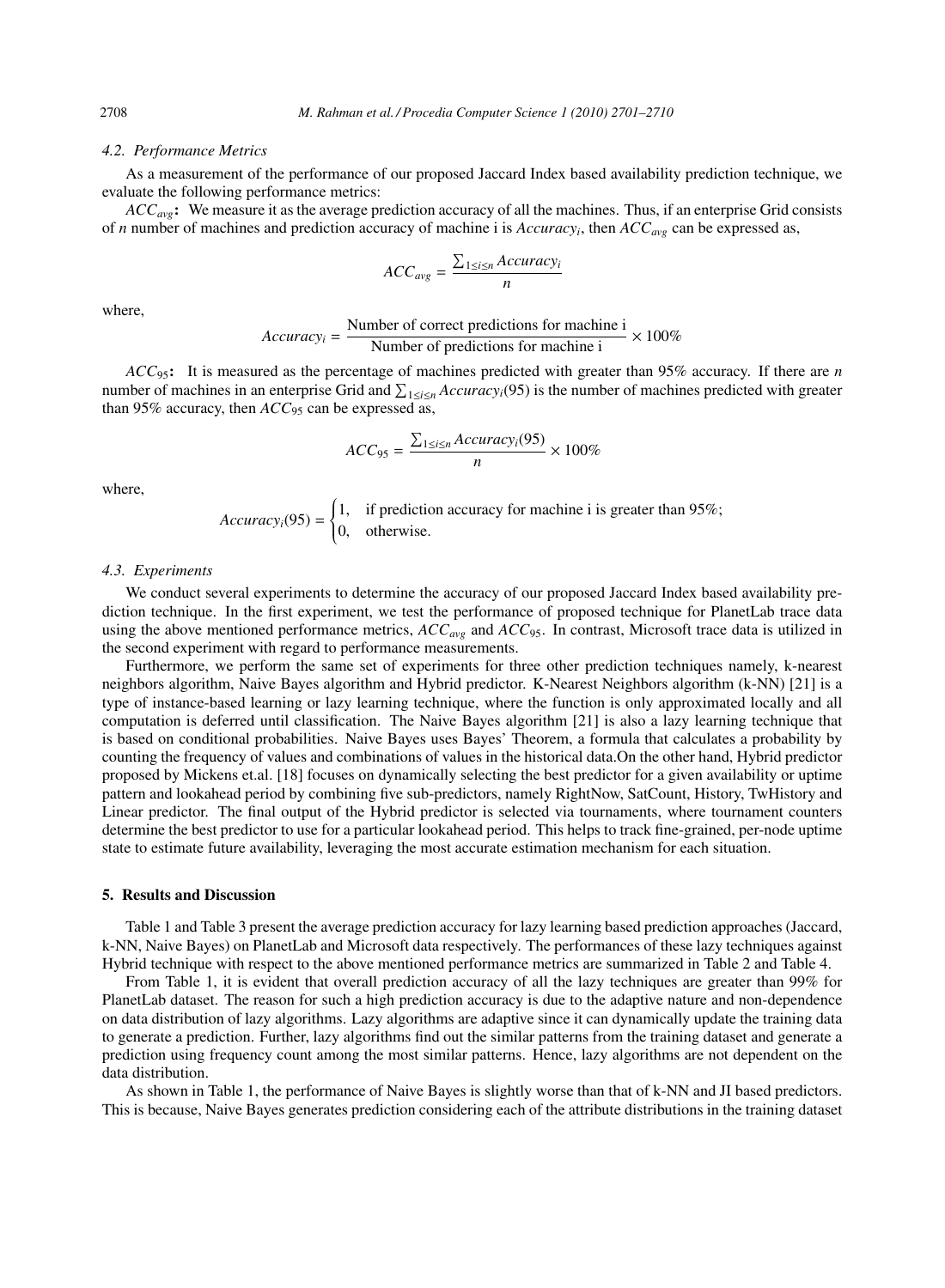| Window size   | Accuracy $(\% )$ |         |             |
|---------------|------------------|---------|-------------|
|               | Jaccard          | $k-NN$  | Naive Bayes |
| $\mathcal{R}$ | 99.7379          | 99.7375 | 99.7357     |
| 4             | 99.7370          | 99.7357 | 99.6938     |
| 5             | 99.7370          | 99.7229 | 99.6700     |
| 6             | 99.7370          | 99.7145 | 99.6215     |
| 7             | 99.7370          | 99.7113 | 99.5822     |
| 8             | 99.7370          | 99.7108 | 99.5477     |
| q             | 99.7370          | 99.7105 | 99.5122     |
|               |                  |         |             |

Table 1: Comparison of overall prediction accuracy for different window sizes (Planet Lab data)

Table 2: Comparison of best results for each prediction technique (Planet Lab data)

| Accuracy $(\% )$   | Jaccard Voting Jaccard |         | k-NN    | Naive Bayes | Hybrid |
|--------------------|------------------------|---------|---------|-------------|--------|
| $ACC_{\text{ave}}$ | 99.7445                | 99.7379 | 99.7375 | 99.7357     |        |
| ACC <sub>95</sub>  | 100.00                 | 100.00  | 100.00  | 100.00      | 95.60  |

Table 3: Comparison of overall prediction accuracy for different window sizes (Microsoft data)

| Window size | Accuracy $(\% )$ |         |             |
|-------------|------------------|---------|-------------|
|             | Jaccard          | $k-NN$  | Naive Bayes |
| 3           | 96.7759          | 96.2526 | 96.1754     |
| 4           | 96.7759          | 96.2526 | 95.8744     |
| 5           | 96.7758          | 96.2248 | 95.8744     |
| 6           | 96.7757          | 96.2248 | 95.6615     |
| 7           | 96.7757          | 96.2035 | 95.6615     |
| 8           | 96.7755          | 96.1928 | 95.2871     |
| q           | 96.7755          | 96.1928 | 95.2871     |
|             |                  |         |             |

Table 4: Comparison of best results for each prediction technique (Microsoft data)

| Accuracy $(\%)$    | Jaccard Voting | Jaccard | k-NN    | Naive Bayes | Hybrid |
|--------------------|----------------|---------|---------|-------------|--------|
| $ACC_{\text{ave}}$ | 96.8795        | 96.7759 | 96.2526 | 96.1754     |        |
| ACC <sub>95</sub>  | 82.2813        | 81.5941 | 84.2000 | 83.87       | 87.00  |

| Table 5: Comparison of computational complexity for each prediction technique |                    |                        |                    |  |  |
|-------------------------------------------------------------------------------|--------------------|------------------------|--------------------|--|--|
| Jaccard                                                                       | k-NN               | Naive Bayes            | Hybrid             |  |  |
| $O(NW - W^2)$                                                                 | $O(N \log N + NW)$ | $O(N \log N + NW + W)$ | $O(M(N^3 + N2^W))$ |  |  |

and can susceptible to overfitting problem. Interestingly, JI based algorithm performs as good as the other algorithms with a reduced computational complexity (refer to Table 5). For all the lazy algorithms, we notice that the average prediction accuracy is decreased with the increase in window size.

The average prediction accuracy for the JI based prediction method on Microsoft data is also slightly better than k-NN and Naive Bayes (see Table 3). The decreasing performance trend is also evident for lazy algorithms on this dataset with varying window size. It is worth mentioning that JI based prediction outperforms k-NN and Naive Bayes while comparing the total number of machines (in percentage) for which the respective method has the prediction accuracy greater than 95%.

For a further performance evaluation, we compare our prediction accuracy with that of reported by Mickens et al. [18] using Hybrid method. As shown in Table 2, for lazy algorithms, 100% machines are predicted with more than 95% prediction accuracy in comparison to 95.6% for Hybrid predictor on PlanetLab data. Since, average prediction accuracy (*ACCavg*) is not reported in [18], we compare lazy algorithms against Hybrid predictor with respect to  $(ACC<sub>95</sub>)$ .

Table 5 shows the computational complexity of all the availability prediction techniques considered in this paper. It can be seen that our proposed JI based technique has the least computational complexity in comparison to other lazy algorithms as well as Hybrid predictor. Hybrid predictor predicts an availability observation using a tournament among five sub-predictors and yields relatively higher computational complexity. The individual computational complexity of the five predictors are listed in Table 6.